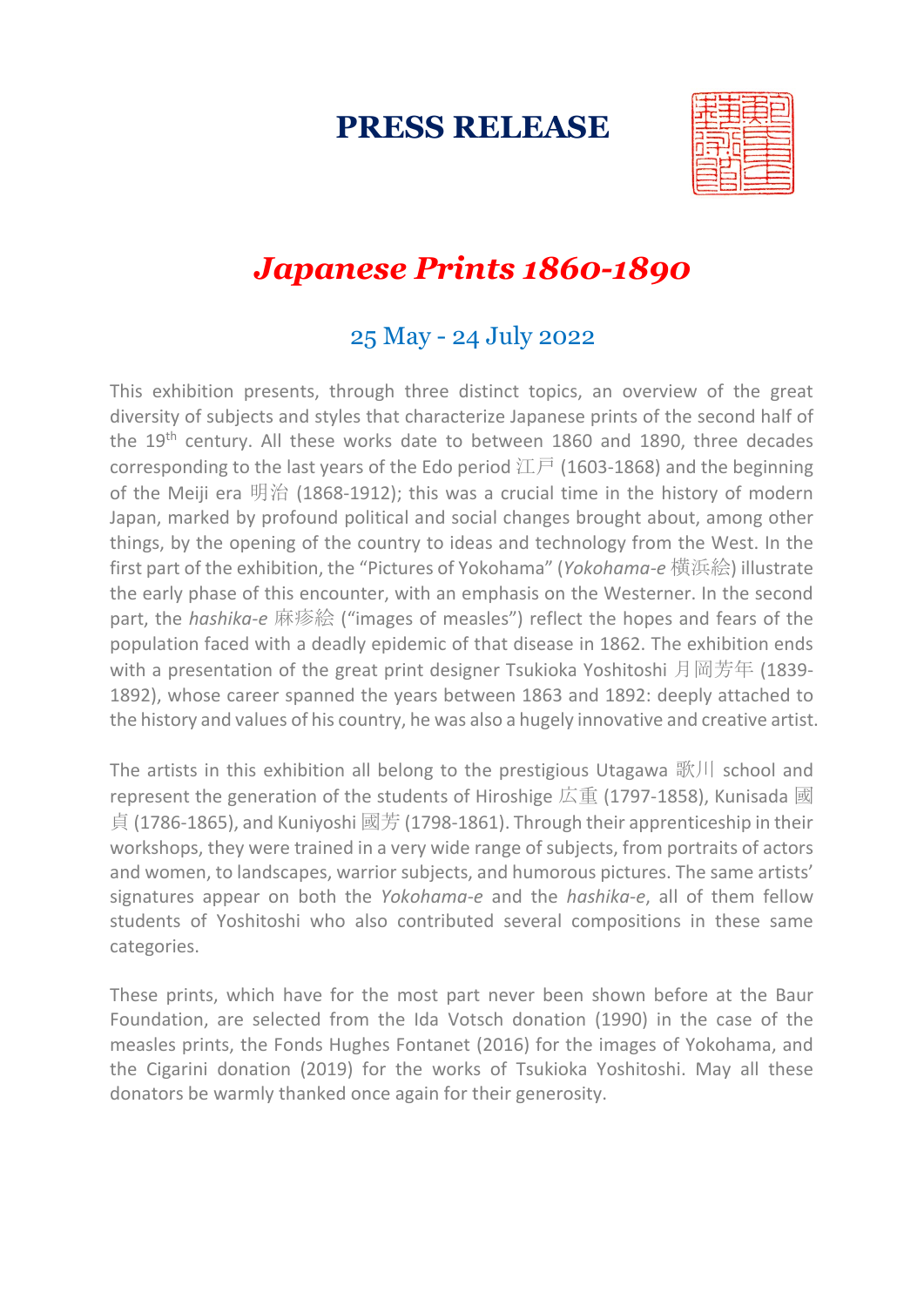Curator: Helen Loveday, curator, Baur Foundation, Museum of Far Eastern Art Scenography: Nicole Gérard with the assistance of César Preda Administration and coordination: Audrey Jouany Deroire Communication : Leyla Caragnano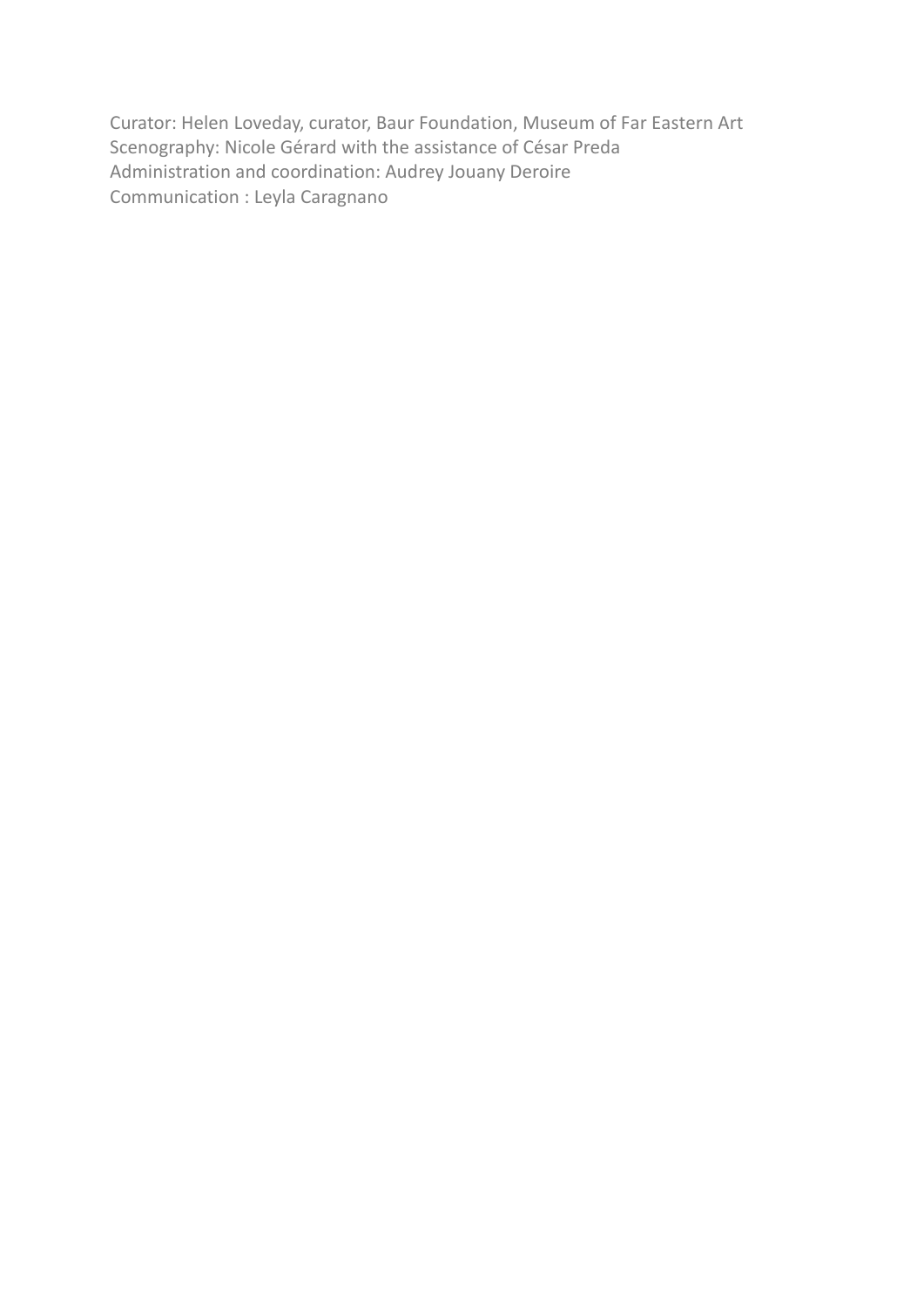#### **« Pictures of Yokohama »**

The port of Yokohama, located some thirty kilometres from the capital, Edo (Tôkyô), was officially opened to foreign ships in July 1859 as a consequence of the signature of a series of commercial treaties (1854-1858) between Japan and five Western nations. Built in the space of a few months on marshy land, on the site of a small fishing village, the port grew rapidly, attracting both Japanese firms as well as merchants from overseas, each community residing in its own district of town. The foreign population grew from 250 mostly British inhabitants in 1861, to more than three thousand, of all nationalities, by the end of the 1870s, figures which fluctuated slightly with the arrival and departures of the ships. Though Westerners could not travel far outside the immediate perimeter of Yokohama and were not authorised to visit Edo, their presence near the capital aroused the curiosity of its inhabitants, and stimulated the production of a new type of print, known as *Yokohama-e* 横浜絵 or "pictures of Yokohama".

Opportunities for the public to see the foreigners for themselves being extremely rare, these prints became the main source of information available about the lifestyle, dress, and customs of the Westerners. The accuracy of the information which could be gleaned from these images was deemed much less important than the wonderfully exotic and entertaining world that they conveyed.

The subject matter of *Yokohama-e* was mainly devoted to the port and its inhabitants: aerial views of the town showing its various districts, close-ups of ships and daily life on board, scenes from the pleasure district of Miyozaki, as well as the foreigners themselves, principally the representatives of the five signatory nations of the treaties – the United States, Great-Britain, France, Holland, and Russia – as well as China.

Some 850 *Yokohama-e* designs were produced between 1860 and 1872; however, the majority of these were printed over a very short period from 1860 to 1862, often rapidly and in large print runs, using worn woodblocks. From the beginning of the Meiji era in 1868, the popularity of *Yokohama-e* prints declined as new subject matters came into fashion, in particular representations of the more obvious outward signs of the country's drive to modernisation such as metal truss bridges, steam trains, and Western brick architecture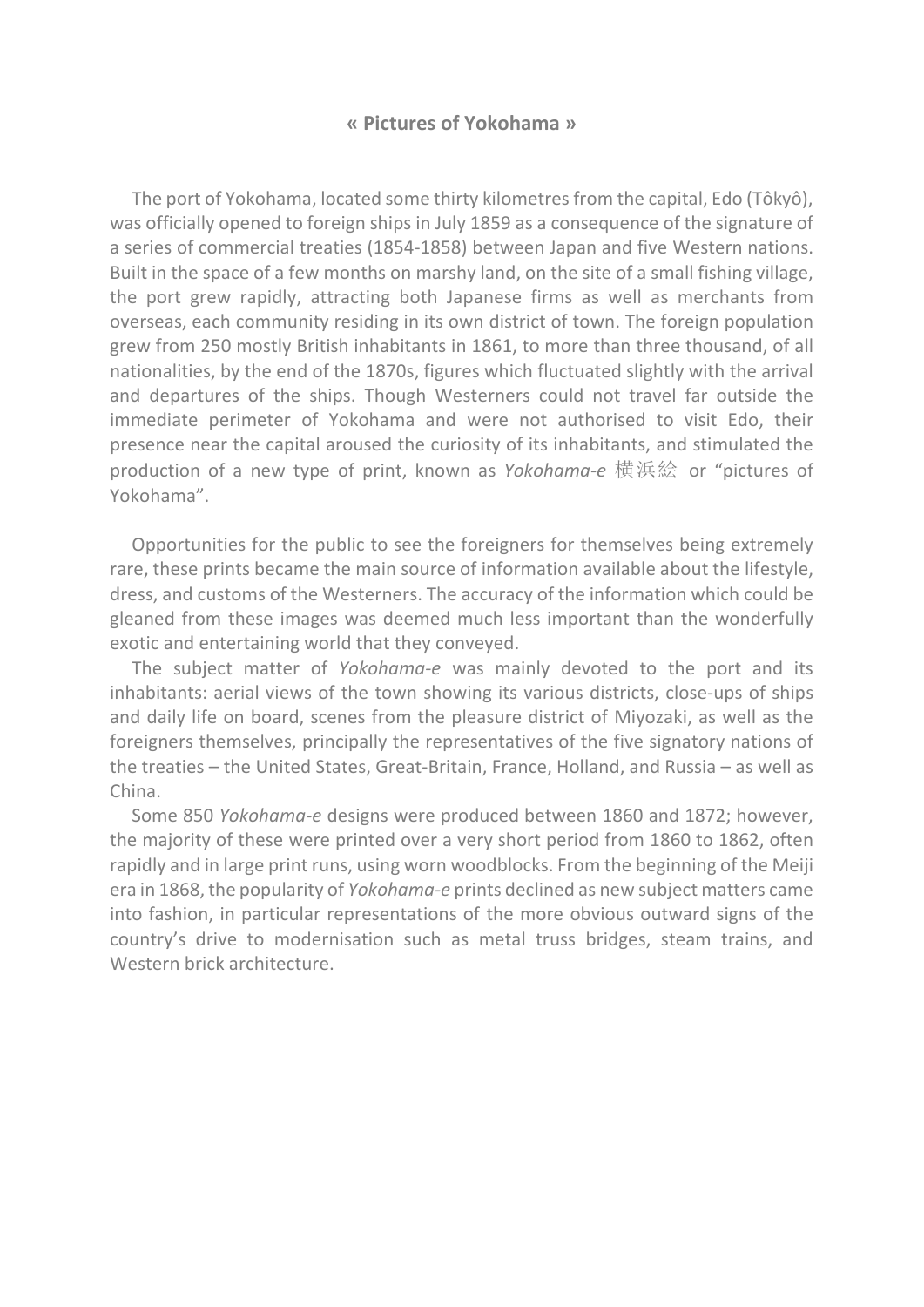#### **The 1862 measles epidemic**

Mentions of epidemics of smallpox (*hôsô* 痘瘡) and measles (*hashika* 麻疹) appear in Japanese historical documents from the  $6<sup>th</sup>$  and  $7<sup>th</sup>$  centuries onwards. Brought across from the Eurasian continent through maritime contacts, these epidemics struck Japan repeatedly throughout its history, increasing considerably after the beginning of the  $17<sup>th</sup>$  century with the urban densification of the Edo period (1603-1868). Thirteen epidemics occurred between 1607 and 1868, the deadliest being that of 1862 when some 240'000 victims were recorded just in the city of Edo (Tôkyô). It was at this time that the woodblock prints known as *hashika-e*, explicitly devoted to this disease, were first produced.

Printed images associated with specific and transitory events such as earthquakes or epidemics were not intended to be kept for long. Acting as protective talismans, they were stuck on the walls or doors of houses in the hope they would prevent the disease from entering or at least protect its occupants from its worst effects. Aimed at a wide audience, these images were produced at low cost and in large print runs, without any of the special effects which characterised high-quality prints, such as the use of powdered mica, colour gradation, embossing, or overprinting.

The compositions tend to be simple, with groups of figures set on a neutral ground, accompanied by one or several blocks of text. Image and text relate to different aspects of the epidemic and thus convey complementary messages. The contents of the texts do not necessarily constitute a comment on the image, nor provide an identification of the figures represented. In addition to their protective function, *hashika-e* had an educational aim, spreading among the population some basic knowledge of the symptoms of the disease, as well as certain therapeutic and preventive measures in the form of dietary or behavioural recommendations and prohibitions. They also expressed the frustration felt by the population at its own powerlessness – as well as that of the authorities – in stemming the progress of the epidemic and in providing effective treatment for those affected. Together, text and image represent all the human, social, and economic consequences of a serious health crisis, consequences that still resonate today.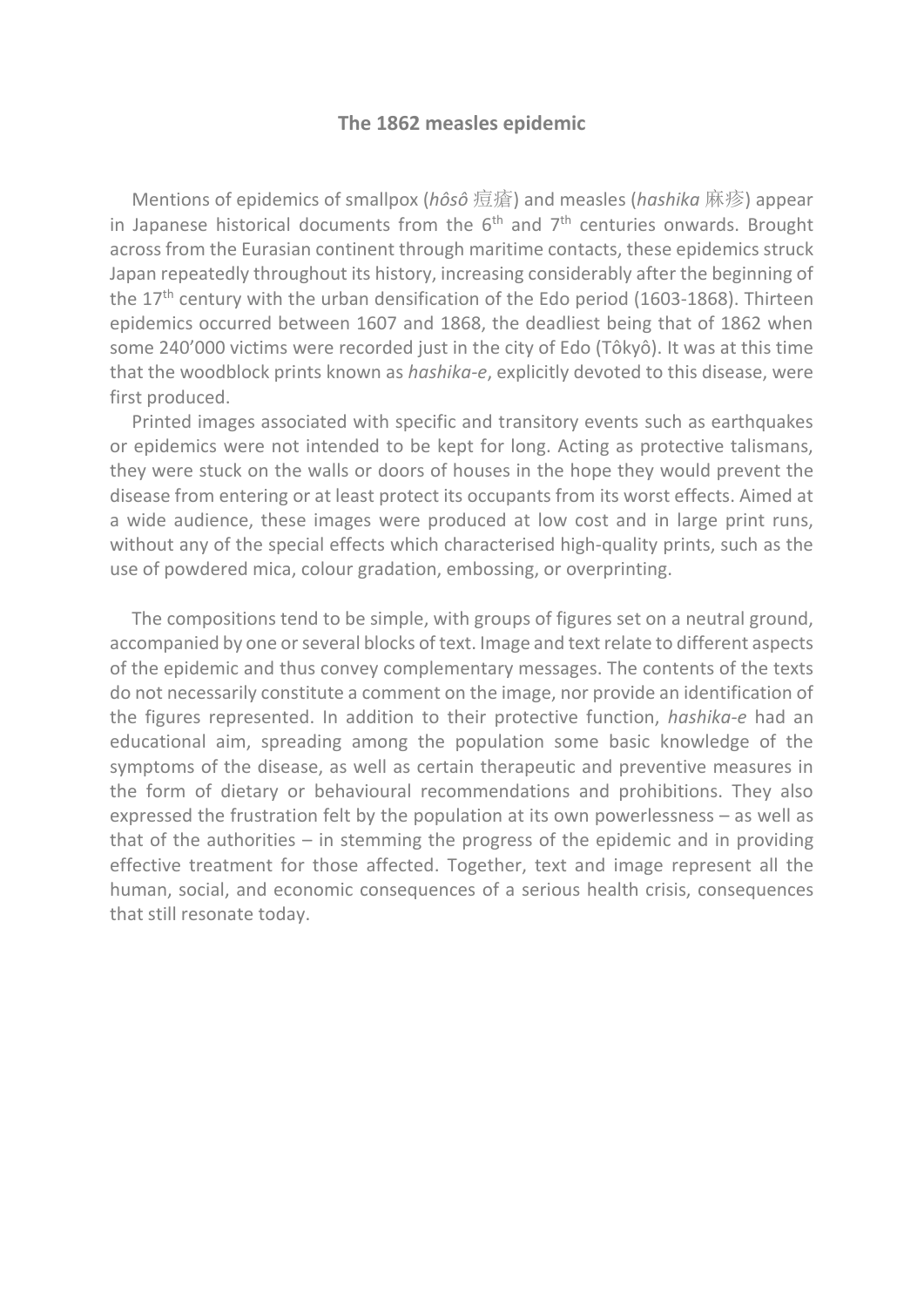#### **Tsukioka Yoshitoshi** 月岡芳年 **(1839-1892)**

Born in Edo in 1839, Yoshitoshi joined the print workshop of Utagawa Kuniyoshi 歌 川國芳 (1797-1861) at eleven years old. During his long apprenticeship there, he learned to work in his master's style and to become proficient in the subject matter of the Utagawa school, in particular actor portraits and historical subjects. His first known dated print was produced in 1853, but it was not until 1864-1869 that he received regular orders for series and triptychs. Between 1873 and 1882, he embarked on the production of prints for newspapers as well as book illustrations, which provided him with a stable income. His greatest works date from the last part of his career, in particular his two most famous series, *One Hundred Aspects of the Moon* (*Tsuki hyakushi* 月百姿) and *New Forms of Thirty-Six Ghosts* (*Shinkei sanjûrokkaisen* 新形三 十六怪撰). Yoshitoshi died in Tôkyô in 1892, at the age of fifty-three.

Recognised as one of the greatest innovators of the *ukiyo-e* print tradition, Yoshitoshi is also one of its most controversial figures. His reputation has sometimes been that of a disturbed artist producing violent and bloody compositions, prints which have led to speculations about his mental health. Though he does seem to have suffered several serious crises during his life, due in part to extreme material hardship, it should however be remembered that his so-called "bloody" prints, produced mainly between 1866 and 1868, only constitute a fraction of his entire work which amounts to over 2400 designs, sixty illustrated books and several dozen paintings.

Yoshitoshi belonged to the last generation of print designers having served an apprenticeship in a workshop of the Edo period. Living at a time of radical social and political changes, he stayed deeply attached to certain traditional artistic and literary values while remaining open to ideas from outside, never hesitating to use new techniques in representing the subject matter inherited from his predecessors, with his own personal twist. His work does not therefore mark the end of a tradition, but rather another stage in the history of the Japanese print, a history which has been one of consistent renewal since it began in the  $17<sup>th</sup>$  century.